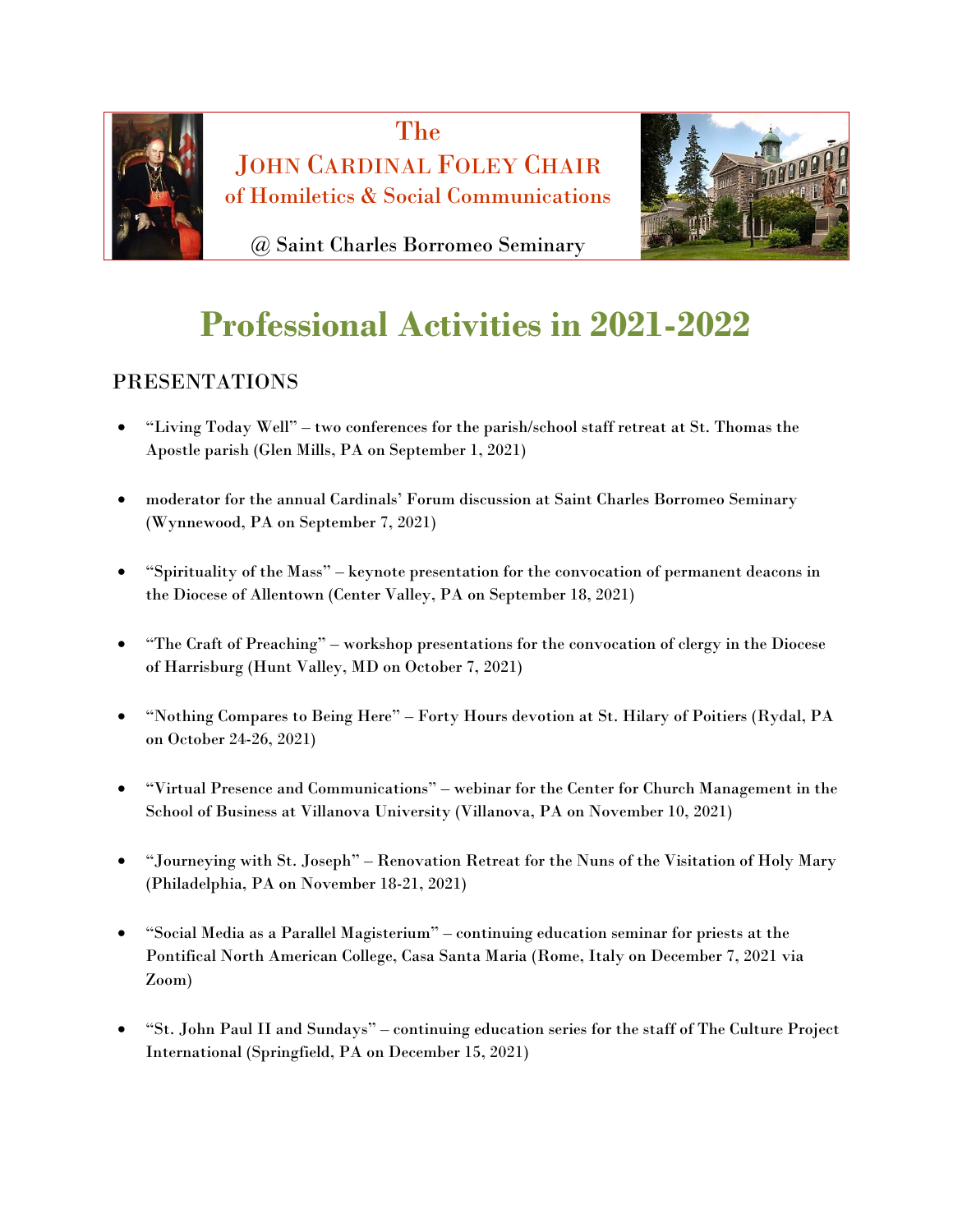- "The Homily, the Creed, and the Prayer of the Faithful" presentation/discussion in the Advent series on the Mass at St. Augustine Parish (Philadelphia, PA on December 21, 2021 via Zoom)
- "Don't Forget Your Faith!" retreat for the Daughters of St. Francis de Sales (Venice, FL on February 12, 2022 via Zoom)
- "Digital Diakonia: At the Service of the Gospel via Social Communications" workshop for permanent deacon candidates at Saint Charles Borromeo Seminary (Wynnewood, PA on February 19, 2022)
- "The Mystery of Eucharist" presentation and discussion in the Catholic Conversations series at the University of Delaware, St. Thomas More Oratory (Newark, DE on February 24, 2022)
- "Love the Life that God Gave You" presentation for faculty/staff at Monsignor Bonner & Archbishop Prendergast High School (Upper Darby, PA on March 3, 2022)
- "St. John Paul II and the Eucharist continuing education series for the staff of The Culture Project International (Springfield, PA on March 9, 2022)
- "Behold This (Sacred) Heart" Lenten mission at St. Ann Catholic Church (Naples, FL on March 13-15, 2022)
- "Apostle(s) of the Sacred Heart" Lenten mission at St. Margaret Mary Church (Alonquin, IL on March 20-22, 2022)
- "Healing Relationships: Let It Begin with Francis de Sales" keynote address for the  $18<sup>th</sup>$ annual "Live + Jesus" conference at St. John Neumann parish (Reston, VA on March 25, 2022)
- "Another Philadelphia Saint? The Story of a Cause" presentations to the students and to faculty/staff at Saint Charles Borromeo Seminary (Wynnewood, Pa on March 30/31, 2022)
- "Behold Your Mother" scholarly presentations (2) for the Independence Mission Schools in the Sophia Institute for Teachers (Philadelphia, PA on April 1, 2022)
- "Healing Relationships: Let It Begin with Francis de Sales" keynote address for the inaugural "Live + Jesus PA" conference at St. Thomas the Apostle church (Glen Mills, PA on April 2, 2022)
- "The Three Stories of Holy Thursday" conferences for a day of recollection for the faculty/staff at Roman Catholic High School (Haverford, PA on April 13, 2022)